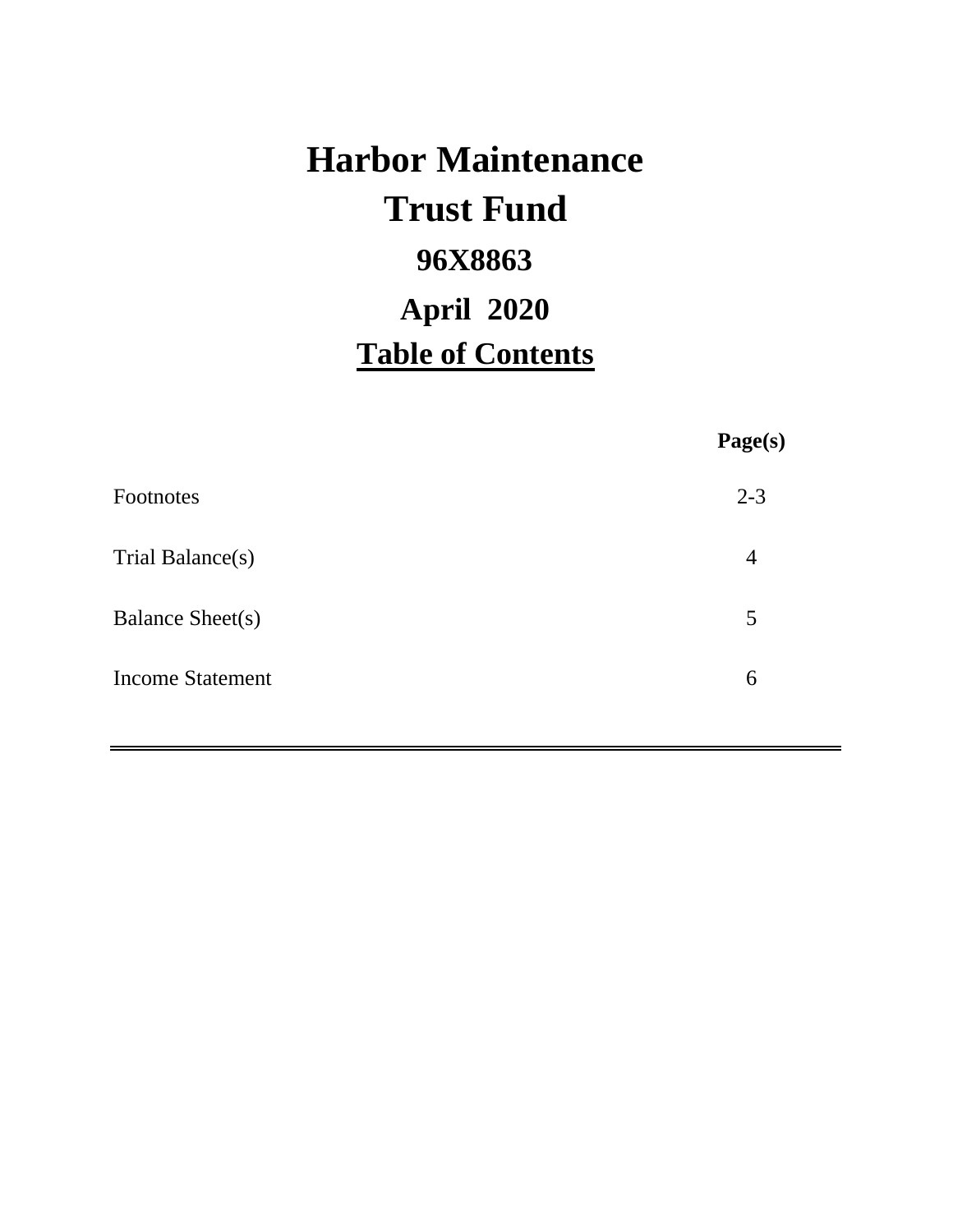# **Harbor Maintenance Trust Fund 96X8863 Footnotes April 2020**

### **(1) Summary of Significant Accounting Policies**

### *(a) Reporting Entity*

The accompanying Balance Sheet of the Harbor Maintenance Trust Fund and related Income Statement pertain to the aspects of the Harbor Maintenance Trust Fund that is serviced by the Funds Management Branch (FMB) of the Bureau of the Fiscal Service (Fiscal Service) of the U.S. Department of the Treasury (Treasury). The Harbor Maintenance Trust Fund was created by legislation enacted by the U.S. Congress.

FMB acts as a service organization which processes receipts, disbursements, and transfers related to the Harbor Maintenance Trust Fund based upon information received and recorded by FMB from Treasury's Office of Tax Analysis (OTA) and the Internal Revenue Service (IRS), and the program agency responsible for the trust fund activity, Treasury's Bureau of the Fiscal Service (Fiscal Service), and other Treasury bureaus. As part of its functions, Fiscal Service also manages the investments, maintains related accounting records and supporting documentation, and reports financial activity. The financial activity reported in the accompanying Balance Sheet and Income Statement is limited to the activities performed by FMB.

The program agency is responsible for administering, regulating, and monitoring the program activities funded by the trust fund. The program agency makes all decisions regarding dispositions from the trust funds. As such, the Balance Sheet and Income Statement do not include information regarding the ultimate disposition of amounts transferred from the trust fund to the program agency.

The program agency is responsible for reporting on the financial position of the trust fund. As such, the financial position of the trust fund in the program agency's records may differ from what has been illustrated in the accompanying Balance Sheet and Income Statement.

### *(b) Basis of Presentation*

The Balance Sheet and Income Statement have been prepared to report the assets and liabilities of the trust funds under the function performed by FMB, and the related activity, in accordance with the measurement and criteria discussed below.

### *(c) Basis of Accounting*

### *(d) Fund Balance with Treasury*

The Trust Fund does not maintain cash in commercial bank accounts. Treasury processes cash receipts and disbursements. Fund Balance with Treasury represents net revenue, disposition of revenue, and investment activity. Fund balance with Treasury is reported based on the balance reported by the Fiscal Service's Government-wide Accounting and Reporting Modernization Project (GWA) Account Statement and reconciling transactions identified and recorded by FMB.

### *(e) Interest Receivables*

Interest receivables are calculated and reported by FMB based on the investment terms received and recorded by FMB from Fiscal Service's Federal Investments & Borrowings Branch (FIBB) in the investment confirmations and monthly statements of account.

### *(f) Investments*

Pursuant to authorizing legislation, the Secretary of the Treasury shall invest, at the direction of the program agencies, such portion of the trust fund balances as is not, in the judgment of the program agencies, necessary to meet current withdrawals. Such investments shall be in non-marketable par value or non-marketable market-based securities as authorized by legislation. Par value securities are special issue bonds or certificates of indebtedness that bear interest determined by legislation or the Treasury. Market-based securities are Treasury securities that are not traded on any securities exchange, but mirror the prices of marketable securities with similar terms. Both par value and market-based securities are issued and redeemed by FIBB.

FMB follows Treasury fiscal investment policy guidelines. FMB determines the term of the securities purchased based on direction provided by the program agency. The securities are acquired and held in the name of the Secretary of the Treasury for the trust fund. The interest on and proceeds from the sale or redemption of any security held for the trust fund is credited to the trust fund. Investments are selected for liquidation based on the following order: earliest maturity date, lowest prevailing interest rate, and first security in first security out.

Investments are calculated and reported at net cost based on the cost and premium/discount amounts reported to FMB in the investment confirmations and monthly statements of account received from FIBB.

Link to Fiscal Service's Federal Investments & Borrowings Branch Investment Statement of Account: FIB Investment Account Statement FIBB Investment Account Statement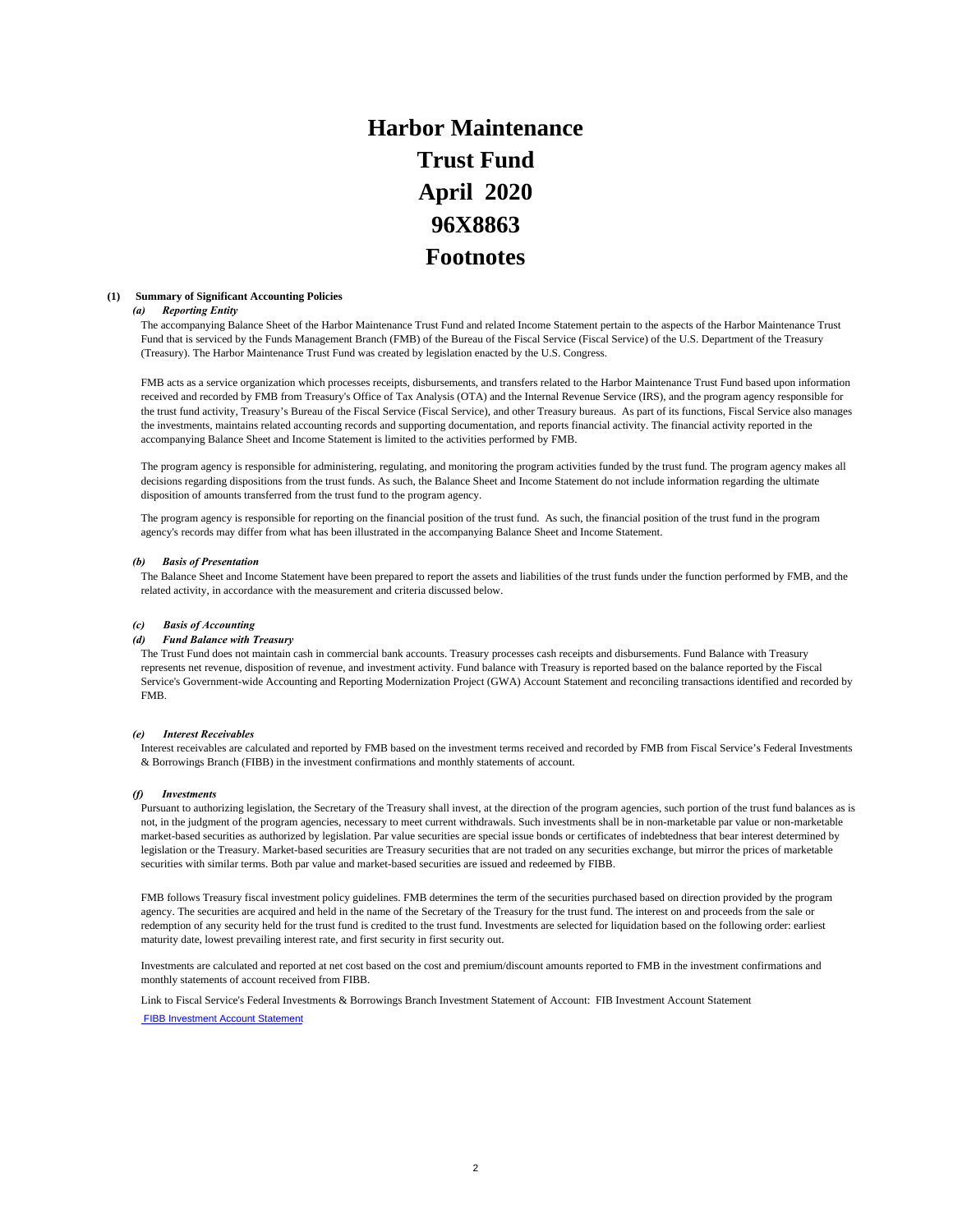## **April 2020 Harbor Maintenance Trust Fund 96X8863 Footnotes (Cont'd.)**

### *(g) Equity*

Equity is calculated and reported by FMB based on the assets of the trust fund. Equity is calculated as the difference between Total Assets and Total Liabilities.

### *(h) Interest Revenue*

Interest revenue is reported based on the amounts received and recorded by FMB from FIBB in the monthly statements of account and accrued interest and amortization calculated by FMB. Amortization of any premiums and discounts on investments is calculated and reported by FMB based on the investment terms reported to FMB by FIBB using the straight-line method for investments with a term equal to or less than one year and using the level yield method which approximates the interest method for investments with a term of greater than one year.

As stated above in (c) Basis of Accounting, the Investments on the Balance Sheet and Interest Revenue on Investments reported on the Income Statement are reported using the accrual basis of accounting. The following amounts represent cash basis interest earnings for the current month and the current fiscal year-todate.

**\$10,270,858.05 \$98,937,988.85 Current Month Fiscal Year-to-Date**

### *(i) Revenues*

Pursuant to authorizing legislation, revenue activity recorded in the trust funds consists primarily of interest, penalties, fines, administrative fees, transfers in from program agencies, tax revenues, tax adjustments, tax refunds, premiums, cost recoveries, and other income, which are transferred from the General Fund of the Treasury or from program agencies to the Trust Funds.

Penalties, fines, administrative fees, transfers in from program agencies, premiums, cost recoveries, and other income are reported based on the amounts received and recorded by FMB from Fiscal Service and the program agencies responsible for the respective trust fund activity.

### *(j) Transfers to Program Agencies*

Dispositions from the Trust Fund are made in accordance with the authorizing legislation to the program agency, which is responsible for the ultimate disposition of such funds, to cover program administration and related costs as defined by law. Transfers to program agencies are calculated and reported based on the disbursement request amounts received and recorded by FMB from the program agency responsible for the respective trust fund activity and the disbursement amounts returned and recorded by FMB from the program agencies responsible for the respective trust fund activity.

### *(k) Reimbursements to Treasury Bureaus and the General Fund (Operating Expenses/Program Costs)*

In the case of the Harbor Maintenance trust fund, Fiscal Service is authorized by law to receive direct reimbursement from the trust funds for certain administrative expenses (operating expenses/program costs). Also, the Secretary of the Treasury is directed by law to charge trust funds to reimburse the General Fund for administrative expenses incurred by other Treasury bureaus in performing activities related to administering the trust funds. These reimbursement amounts are determined by Treasury based on its assessment of the estimated cost of the services provided. Reimbursements to Treasury bureaus and the General Fund are reported based on the disbursement request amounts received and recorded by FMB from various Treasury bureaus, including the Fiscal Service.

### **(2) Related Parties**

FMB, on behalf of the Secretary of the Treasury, compiles amounts deposited into the trust fund, invests receipts in Treasury securities, redeems securities and transfers funds to the program agency, maintains accounting records for receipts and disbursements of the trust fund, and reports trust fund financial activity to the program agencies and other interested parties. The program agency, OTA, IRS, and/or Fiscal Service determine the amounts to be deposited in the trust fund. The program agency determines the disposition of the trust fund balances.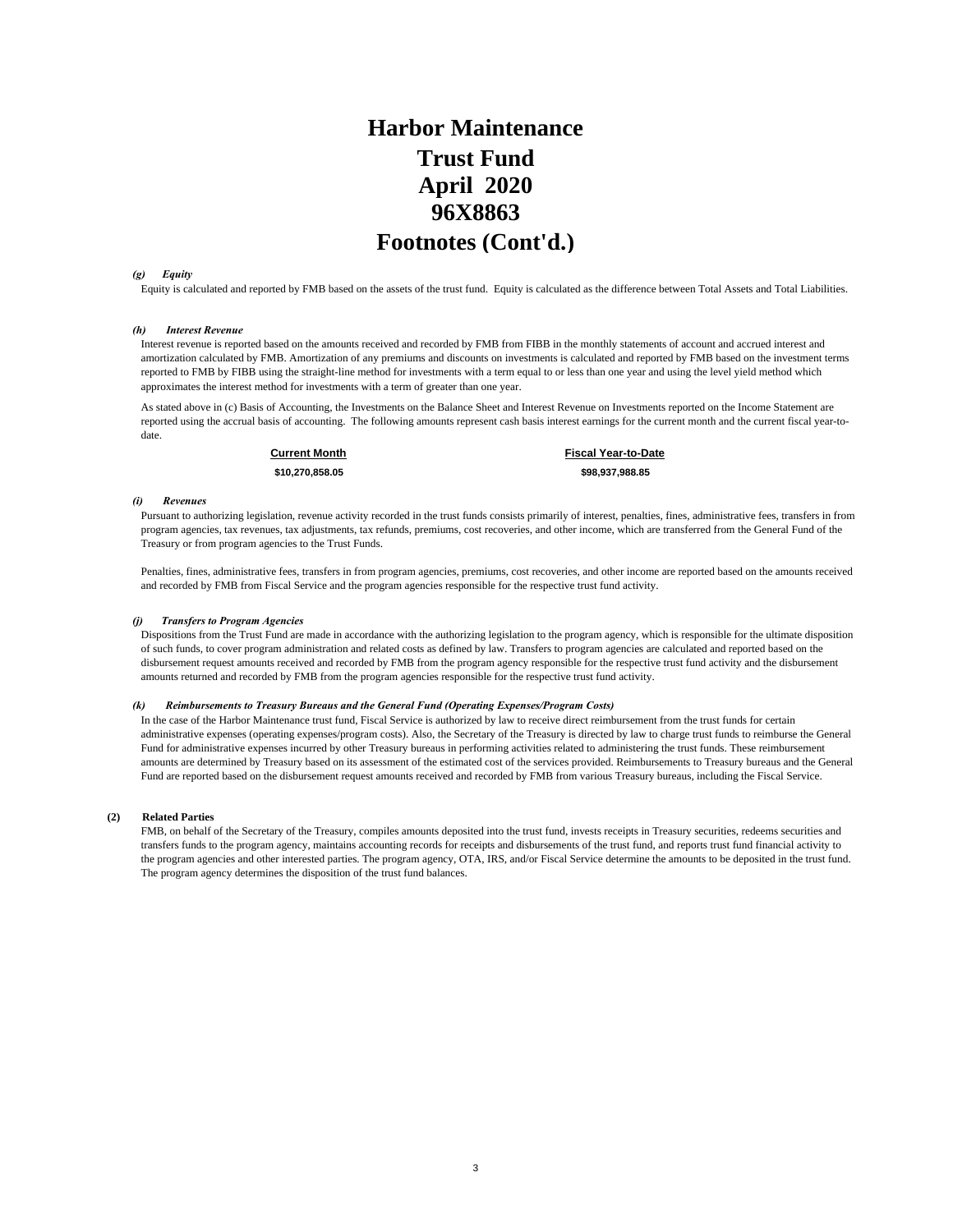### **Harbor Maintenance Trust Fund 96X8863 April 1, 2020 through April 30, 2020 Trial Balance - Unaudited**

**Period Name: 2020-07**

| <b>USSGL</b>              | <b>BEA Category</b>      | Year of BA               | <b>Cost Center</b>       | <b>USSGL / Cost Center Description</b>                                                                                      | <b>Beginning</b><br><b>Balance</b> | <b>Period Net Dr</b> | <b>Period Net Cr</b> | <b>Ending Balance</b> |
|---------------------------|--------------------------|--------------------------|--------------------------|-----------------------------------------------------------------------------------------------------------------------------|------------------------------------|----------------------|----------------------|-----------------------|
| 101000                    |                          | $\blacksquare$           |                          | <b>FUND BALANCE WITH TREASURY</b>                                                                                           | 96,577,464.51                      | 36,717,516,604.78    | 36,718,586,455.18    | 95,507,614.11         |
| 134200                    |                          | $\blacksquare$           | $\blacksquare$           | <b>INTEREST RECEIVABLE - INVESTMENTS</b>                                                                                    | 15,984,734.92                      | 5,636,008.46         | 3,851,602.15         | 17,769,141.23         |
| 161000                    |                          |                          |                          | <b>INVESTMENTS IN U.S TREASURY</b><br>SECURITIES ISSUED BY THE BUREAU OF<br><b>THE FISCAL SERVICE</b>                       | 9,532,495,759.91                   | 36,625,071,309.52    | 36,617,752,152.56    | 9,539,814,916.87      |
| 161100                    |                          |                          | $\blacksquare$           | <b>DISCOUNT ON U.S. TREASURY</b><br>SECURITIES ISSUED BY THE BUREAU OF<br>THE FISCAL SERVICE                                | $-74, 140, 256.27$                 | 6,601,131.02         | 585,854.66           | $-68, 124, 979.91$    |
| 161200                    |                          |                          |                          | <b>PREMIUM ON U.S. TREASURY</b><br><b>SECURITIES ISSUED BY THE BUREAU OF</b><br>THE FISCAL SERVICE                          | 4,393,977.74                       | 0.00                 | 0.00                 | 4,393,977.74          |
| 161300                    |                          |                          |                          | AMORTIZATION OF DISCOUNT AND<br>PREMIUM ON U.S. TREASURY<br>SECURITIES ISSUED BY THE BUREAU OF<br><b>THE FISCAL SERVICE</b> | 45,460,294.43                      | 5,813,678.22         | 6,962,019.11         | 44,311,953.54         |
| 331000                    | $\overline{\phantom{a}}$ | $\blacksquare$           | $\overline{\phantom{a}}$ | CUMULATIVE RESULTS OF OPERATIONS                                                                                            | -9,370,680,438.88                  | 0.00                 | 0.00                 | -9,370,680,438.88     |
| <b>SUM BEA/YEAR OF BA</b> |                          |                          |                          |                                                                                                                             | 250,091,536.36                     | 73,360,638,732.00    | 73,347,738,083.66    | 262,992,184.70        |
| <b>SUM USSGL</b>          |                          |                          |                          |                                                                                                                             | 250,091,536.36                     | 73,360,638,732.00    | 73,347,738,083.66    | 262,992,184.70        |
| 411400                    | D                        | $\blacksquare$           |                          | TFMA53110010 INTEREST ON INVESTMENTS                                                                                        | 88,667,130.80                      | 10,272,114.47        | 1,256.42             | 98,937,988.85         |
|                           |                          | $\sim$                   |                          | TFMA59970100 CUSTOM DUTIES ON IMPORTS                                                                                       | 581,814,500.86                     | 83,747,569.48        | 0.00                 | 665,562,070.34        |
|                           |                          | $\overline{\phantom{a}}$ |                          | TFMA59970200 CUSTOM DUTIES ON DOMESTICS                                                                                     | 40,698,954.24                      | 890,600.58           | 0.00                 | 41,589,554.82         |
|                           |                          | $\overline{\phantom{a}}$ |                          | TFMA59970300 CUSTOM DUTIES ON PASSENGERS                                                                                    | 7,915,938.98                       | 24,756.00            | 0.00                 | 7,940,694.98          |
|                           |                          |                          |                          | TFMA59970400 CUSTOM DUTIES ON FOREIGN TRADE                                                                                 | 69,865,440.52                      | 10,844,688.05        | 0.00                 | 80,710,128.57         |
| <b>SUM BEA/YEAR OF BA</b> |                          |                          |                          |                                                                                                                             | 788,961,965.40                     | 105,779,728.58       | 1,256.42             | 894,740,437.56        |
| <b>SUM USSGL</b>          |                          |                          |                          |                                                                                                                             | 788,961,965.40                     | 105,779,728.58       | 1.256.42             | 894,740,437.56        |
| 412900                    | D                        |                          |                          | TFMA57651800 TRANSFERS TO ST. LAWRENCE<br>SEAWAY DEV. CORP.                                                                 | -17,198,800.00                     | 0.00                 | 10,000,000.00        | $-27,198,800.00$      |
| SUM BEA / YEAR OF BA      |                          |                          |                          |                                                                                                                             | $-17,198,800.00$                   | 0.00                 | 10,000,000.00        | $-27,198,800.00$      |
| <b>SUM USSGL</b>          |                          |                          |                          |                                                                                                                             | $-17,198,800.00$                   | 0.00                 | 10,000,000.00        | $-27,198,800.00$      |
| 416700                    | D                        | $\overline{\phantom{0}}$ |                          | TFMA57652500 TRANSFERS TO CORPS OF ENGINEERS                                                                                | -523,576,212.74                    | 0.00                 | 83,513,889.24        | $-607,090,101.98$     |
| <b>SUM BEA/YEAR OF BA</b> |                          |                          |                          |                                                                                                                             | -523,576,212.74                    | 0.00                 | 83,513,889.24        | -607,090,101.98       |
| <b>SUM USSGL</b>          |                          |                          |                          |                                                                                                                             | -523.576.212.74                    | 0.00                 | 83,513,889.24        | $-607,090,101.98$     |
| 420100                    |                          | $\overline{\phantom{a}}$ | $\overline{\phantom{a}}$ | <b>TOTAL ACTUAL RESOURCES -</b><br><b>COLLECTED</b>                                                                         | 9,306,746,015.49                   | 0.00                 | 0.00                 | 9,306,746,015.49      |
| <b>SUM BEA/YEAR OF BA</b> |                          |                          |                          |                                                                                                                             | 9,306,746,015.49                   | 0.00                 | 0.00                 | 9,306,746,015.49      |
| <b>SUM USSGL</b>          |                          |                          |                          |                                                                                                                             | 9,306,746,015.49                   | 0.00                 | 0.00                 | 9,306,746,015.49      |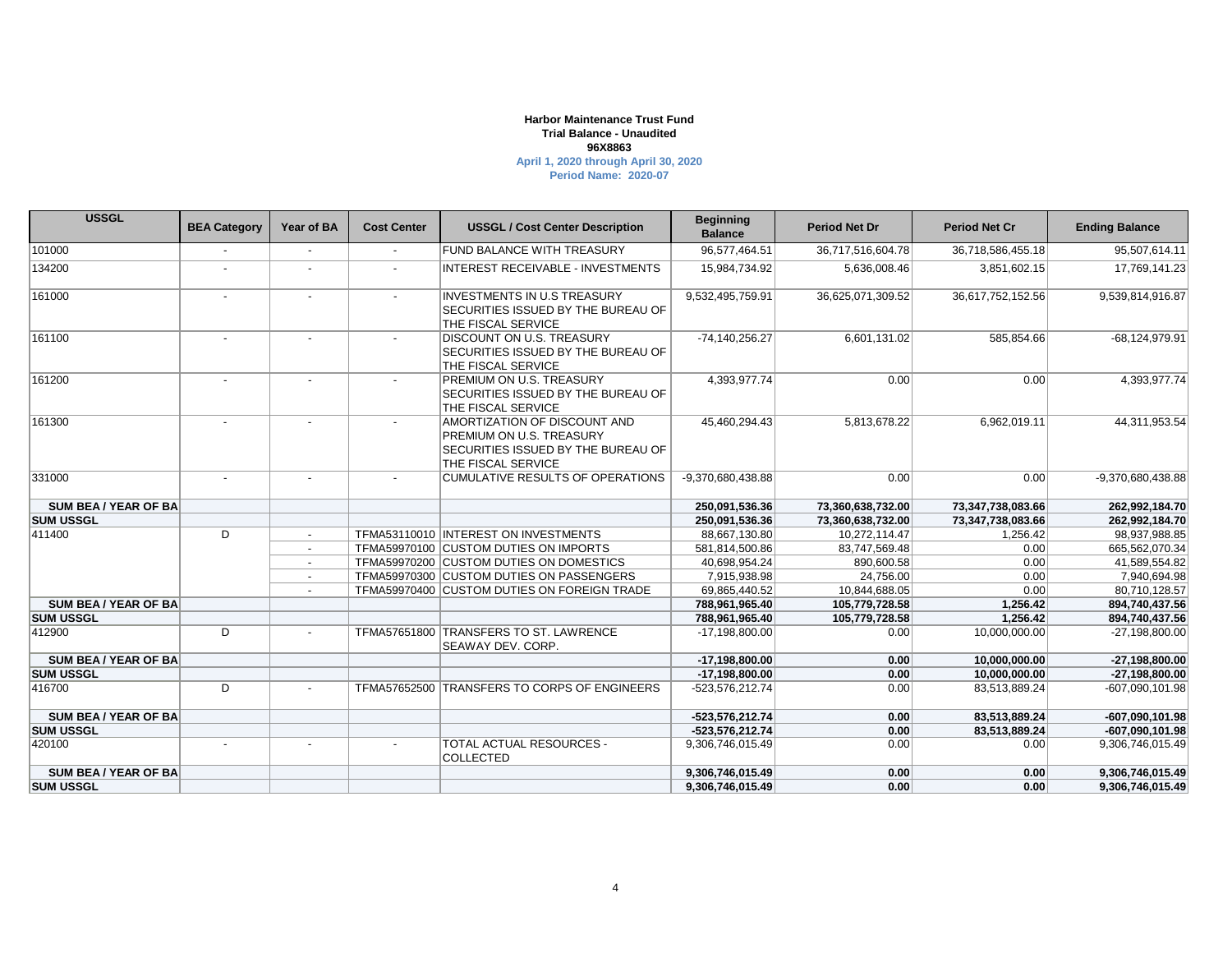### **Harbor Maintenance Trust Fund 96X8863 April 1, 2020 through April 30, 2020 Trial Balance - Unaudited**

**Period Name: 2020-07**

| <b>USSGL</b>                | <b>BEA Category</b>      | <b>Year of BA</b>        | <b>Cost Center</b> | <b>USSGL / Cost Center Description</b>                       | <b>Beginning</b><br><b>Balance</b> | <b>Period Net Dr</b> | <b>Period Net Cr</b> | <b>Ending Balance</b> |
|-----------------------------|--------------------------|--------------------------|--------------------|--------------------------------------------------------------|------------------------------------|----------------------|----------------------|-----------------------|
| 439400                      | D                        | $\sim$                   |                    | TFMA53110010 INTEREST ON INVESTMENTS                         | -88,667,130.80                     | 1.256.42             | 10.272.114.47        | -98,937,988.85        |
|                             |                          |                          | TFMA57651800       | <b>TRANSFERS TO ST. LAWRENCE</b>                             | 17,198,800.00                      | 10,000,000.00        | 0.00                 | 27,198,800.00         |
|                             |                          |                          |                    | <b>SEAWAY DEV. CORP.</b>                                     |                                    |                      |                      |                       |
|                             |                          |                          | TFMA57652500       | <b>TRANSFERS TO CORPS OF ENGINEERS</b>                       | 523,576,212.74                     | 83,513,889.24        | 0.00                 | 607,090,101.98        |
|                             |                          | $\overline{\phantom{0}}$ |                    | TFMA59970100 CUSTOM DUTIES ON IMPORTS                        | -581,814,500.86                    | 0.00                 | 83,747,569.48        | -665,562,070.34       |
|                             |                          |                          |                    | TFMA59970200 CUSTOM DUTIES ON DOMESTICS                      | -40.698.954.24                     | 0.00                 | 890.600.58           | -41,589,554.82        |
|                             |                          |                          |                    | TFMA59970300 CUSTOM DUTIES ON PASSENGERS                     | -7,915,938.98                      | 0.00                 | 24.756.00            | -7,940,694.98         |
|                             |                          |                          |                    | TFMA59970400 CUSTOM DUTIES ON FOREIGN TRADE                  | -69,865,440.52                     | 0.00                 | 10,844,688.05        | $-80,710,128.57$      |
|                             |                          |                          |                    | XXXXXXXXXXXIDEFAULT CAM1                                     | -206,603,581.55                    | 0.00                 | 0.00                 | -206,603,581.55       |
| <b>SUM BEA/YEAR OF BA</b>   |                          |                          |                    |                                                              | -454,790,534.21                    | 93,515,145.66        | 105,779,728.58       | $-467,055,117.13$     |
| 439400                      | D                        | $\overline{\phantom{a}}$ |                    | XXXXXXXXXXX DEFAULT CAM1                                     | -9,100,142,433.94                  | 0.00                 | 0.00                 | -9,100,142,433.94     |
| <b>SUM BEA / YEAR OF BA</b> |                          |                          |                    |                                                              | -9,100,142,433.94                  | 0.00                 | 0.00                 | -9,100,142,433.94     |
| <b>SUM USSGL</b>            |                          |                          |                    |                                                              | -9,554,932,968.15                  | 93,515,145.66        | 105,779,728.58       | $-9,567,197,551.07$   |
| 531100                      |                          |                          |                    | TFMA53110010  INTEREST ON INVESTMENTS                        | $-90,571,714.50$                   | 541,506.79           | 11,448,430.26        | -101,478,637.97       |
| <b>SUM BEA / YEAR OF BA</b> |                          |                          |                    |                                                              | $-90,571,714.50$                   | 541,506.79           | 11,448,430.26        | -101,478,637.97       |
| <b>SUM USSGL</b>            |                          |                          |                    |                                                              | $-90,571,714.50$                   | 541.506.79           | 11,448,430.26        | -101,478,637.97       |
| 576500                      | $\overline{\phantom{a}}$ |                          | TFMA57651800       | <b>TRANSFERS TO ST. LAWRENCE</b><br><b>SEAWAY DEV. CORP.</b> | 17,198,800.00                      | 10,000,000.00        | 0.00                 | 27,198,800.00         |
|                             |                          | $\overline{\phantom{a}}$ | TFMA57652500       | <b>TRANSFERS TO CORPS OF ENGINEERS</b>                       | 523,576,212.74                     | 83,513,889.24        | 0.00                 | 607,090,101.98        |
| <b>SUM BEA/YEAR OF BA</b>   |                          |                          |                    |                                                              | 540,775,012.74                     | 93,513,889.24        | 0.00                 | 634,288,901.98        |
| <b>SUM USSGL</b>            |                          |                          |                    |                                                              | 540,775,012.74                     | 93,513,889.24        | 0.00                 | 634,288,901.98        |
| 599700                      | D                        |                          |                    | TFMA59970100 CUSTOM DUTIES ON IMPORTS                        | -581,814,500.86                    | 0.00                 | 83,747,569.48        | -665,562,070.34       |
|                             |                          |                          |                    | TFMA59970200 CUSTOM DUTIES ON DOMESTICS                      | -40,698,954.24                     | 0.00                 | 890,600.58           | -41,589,554.82        |
|                             |                          |                          |                    | TFMA59970300 CUSTOM DUTIES ON PASSENGERS                     | -7,915,938.98                      | 0.00                 | 24,756.00            | -7,940,694.98         |
|                             |                          | $\overline{\phantom{a}}$ |                    | TFMA59970400 CUSTOM DUTIES ON FOREIGN TRADE                  | -69,865,440.52                     | 0.00                 | 10,844,688.05        | $-80,710,128.57$      |
| <b>SUM BEA / YEAR OF BA</b> |                          |                          |                    |                                                              | -700,294,834.60                    | 0.00                 | 95,507,614.11        | -795,802,448.71       |
| <b>SUM USSGL</b>            |                          |                          |                    |                                                              | -700.294.834.60                    | 0.00                 | 95,507,614.11        | -795,802,448.71       |
| <b>Grand Total</b>          |                          |                          |                    |                                                              | 0.00                               | 73,653,989,002.27    | 73.653.989.002.27    | 0.00                  |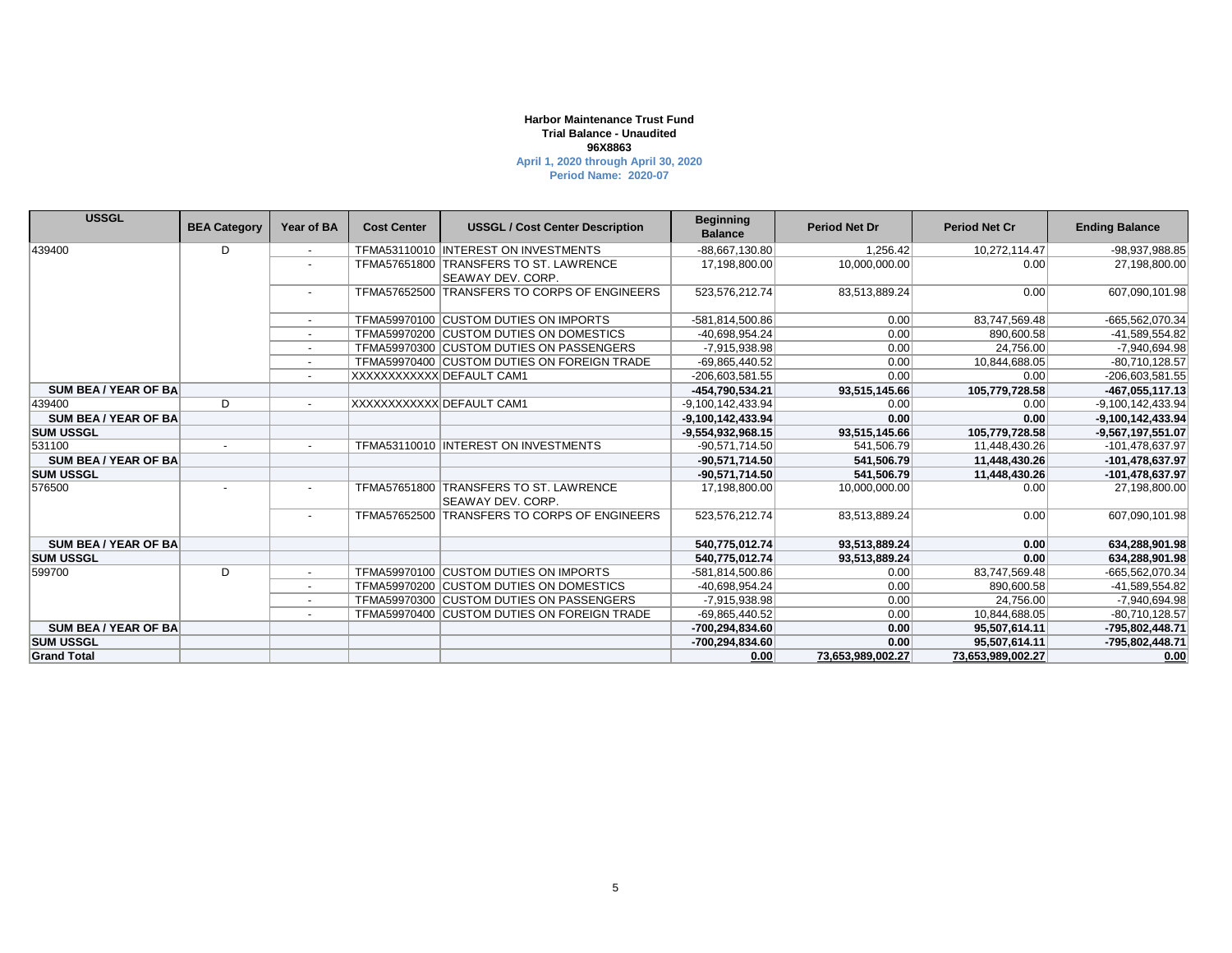### **Harbor Maintenance Trust Fund96X8863April 30, 2020 Balance Sheet - Unaudited**

### **Period Name: 2020-07**

| <b>Account Type</b>           | <b>Account Description</b>                                       | <b>Ending Balance</b> |
|-------------------------------|------------------------------------------------------------------|-----------------------|
| <b>ASSETS</b>                 | FUND BALANCE WITH TREASURY                                       | 95,507,614.11         |
|                               | INTEREST RECEIVABLE - INVESTMENTS                                | 17,769,141.23         |
|                               | INVESTMENTS IN U.S TREASURY SECURITIES ISSUED BY THE BUREAU OF   | 9,539,814,916.87      |
|                               | THE FISCAL SERVICE                                               |                       |
|                               | DISCOUNT ON U.S. TREASURY SECURITIES ISSUED BY THE BUREAU OF THE | $-68,124,979.91$      |
|                               | <b>IFISCAL SERVICE</b>                                           |                       |
|                               | PREMIUM ON U.S. TREASURY SECURITIES ISSUED BY THE BUREAU OF THE  | 4.393.977.74          |
|                               | <b>FISCAL SERVICE</b>                                            |                       |
|                               | AMORTIZATION OF DISCOUNT AND PREMIUM ON U.S. TREASURY            | 44,311,953.54         |
|                               | SECURITIES ISSUED BY THE BUREAU OF THE FISCAL SERVICE            |                       |
| <b>TOTAL</b>                  |                                                                  | 9,633,672,623.58      |
| <b>LIABILITY &amp; EQUITY</b> | <b>CUMULATIVE RESULTS OF OPERATIONS</b>                          | $-9,370,680,438.88$   |
|                               | <b>NET INCOME</b>                                                | $-262,992,184.70$     |
| <b>TOTAL</b>                  |                                                                  | $-9,633,672,623.58$   |